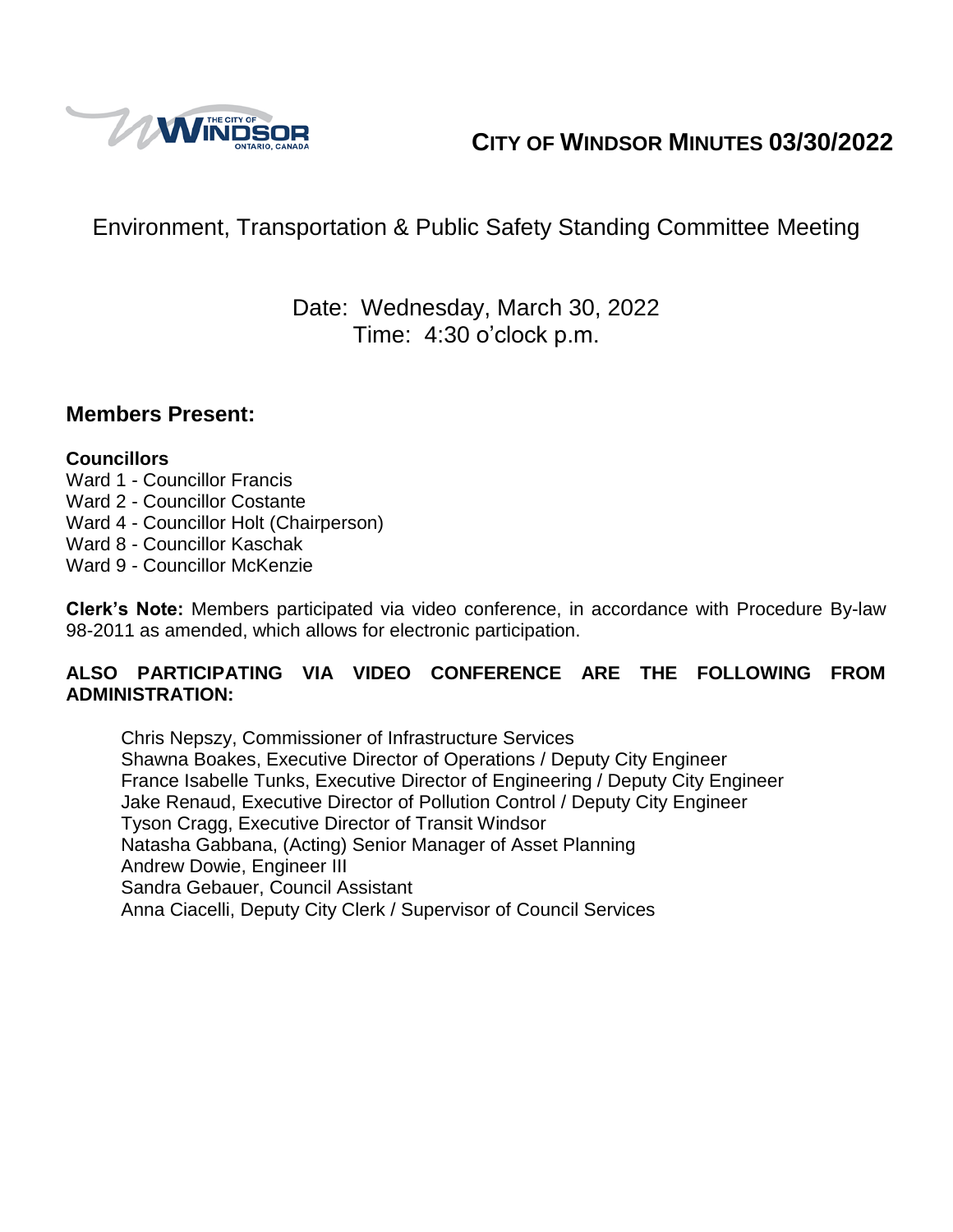# **Minutes Environment, Transportation & Public Safety Standing Committee Wednesday, March 30, 2022** Page 2 of 7

#### **1. CALL TO ORDER**

Following the reading of the Land Acknowledgement, the Chairperson calls the meeting of the Environment, Transportation & Public Safety Standing Committee to order at 4:30 o'clock p.m.

### **2. DISCLOSURE OF PECUNIARY INTEREST AND THE GENERAL NATURE THEREOF**

None disclosed.

### **3. ADOPTION OF THE MINUTES OF THE ETPS STANDING COMMITTEE**

### **3.1. Adoption of the Environment, Transportation & Public Safety Standing Committee minutes of its meeting held February 23, 2022**

Moved by: Councillor Costante Seconded by: Councillor Kaschak

THAT the minutes of the Environment, Transportation & Public Safety Standing Committee meeting (excluding Transit Matter items) held February 23, 2022 **BE ADOPTED** as presented. Carried.

Moved by: Councillor McKenzie Seconded by: Councillor Francis

THAT the minutes of the Environment, Transportation & Public Safety Standing Committee meeting (Transit Matter items only) held February 23, 2022 **BE ADOPTED** as presented. Carried.

Report Number: SCM 55/2022

### **4. REQUEST FOR DEFERRALS, REFERRALS OR WITHDRAWALS**

None requested.

### **5. COMMUNICATIONS**

None presented.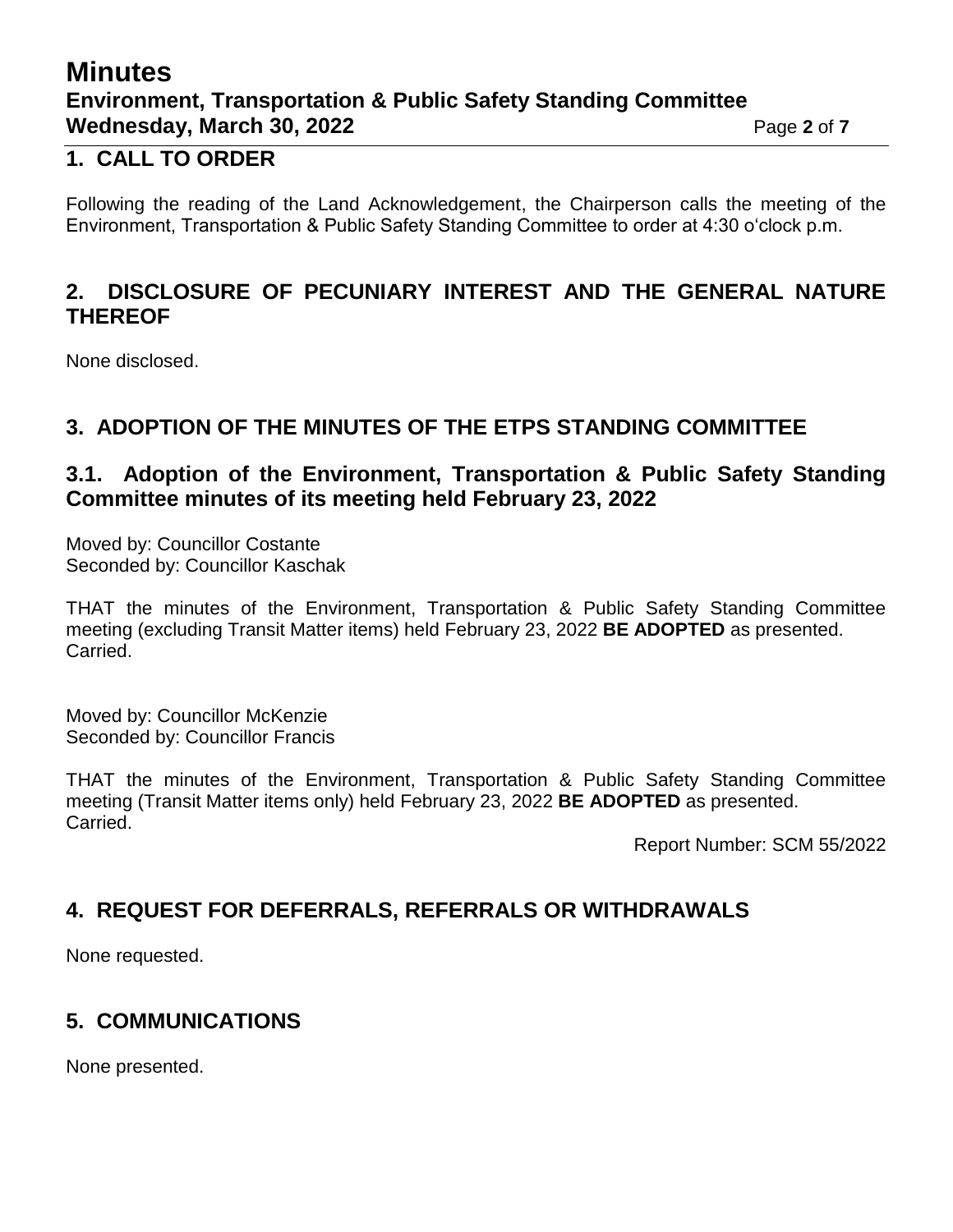## **Minutes Environment, Transportation & Public Safety Standing Committee Wednesday, March 30, 2022** Page 3 of 7

#### **7. COMMITTEE MATTERS**

#### **7.1. Essex-Windsor Solid Waste Authority Regular Board Meeting Minutes of Meeting Held January 12, 2022**

Councillor McKenzie inquires about the March 31, 2022 deadline relating to the surrounding municipalities and whether there is an updated list as to who will be participating in the regional organics program. Chris Nepszy, Commissioner of Infrastructure Services, appears via video conference before the Environment, Transportation and Public Safety Standing Committee regarding the Essex Windsor Solid Waste Authority Regular Board Meeting Minutes and indicates that he does not have the details related to the request although he will contact the General Manager of the Essex Windsor Solid Waste Authority and provide an update to the members of the committee via e-mail.

Moved by: Councillor McKenzie Seconded by: Councillor Francis

Decision Number: **ETPS 886** THAT the minutes of the Essex-Windsor Solid Waste Authority of its Regular Board Meeting held January 12, 2022 **BE RECEIVED**. Carried.

Report Number: SCM 75/2022 Clerk's File: MB2022

### **8. ADMINISTRATIVE ITEMS**

#### **8.1. Home Flood Protection Program - City-Wide**

#### **Heather Pitman and Larry Freiburger, AET Group Inc.**

Heather Pitman and Larry Freiburger, AET Group Inc., appear via video conference before the Environment, Transportation & Public Safety Standing Committee regarding the committee report "Home Flood Protection Program - City-Wide" and refer to their presentation attached to the administrative report and are available for questions.

Councillor Kaschak inquires as to whether the program was started in other cities in Southern Ontario. Mr. Freiburger indicates that the program was started in Burlington in 2019 and is active in Toronto, Saskatoon, and Rockyview Alberta.

Councillor Kaschak inquires as to the results of these programs. Mr. Freiburger indicates that the education program was created at the University of Waterloo in 2017 and their office assisted them with technical support and were successful with an RFP for implementation. Mr. Freiburger adds that they are licensed to provide service across Canada and adds that this program is an education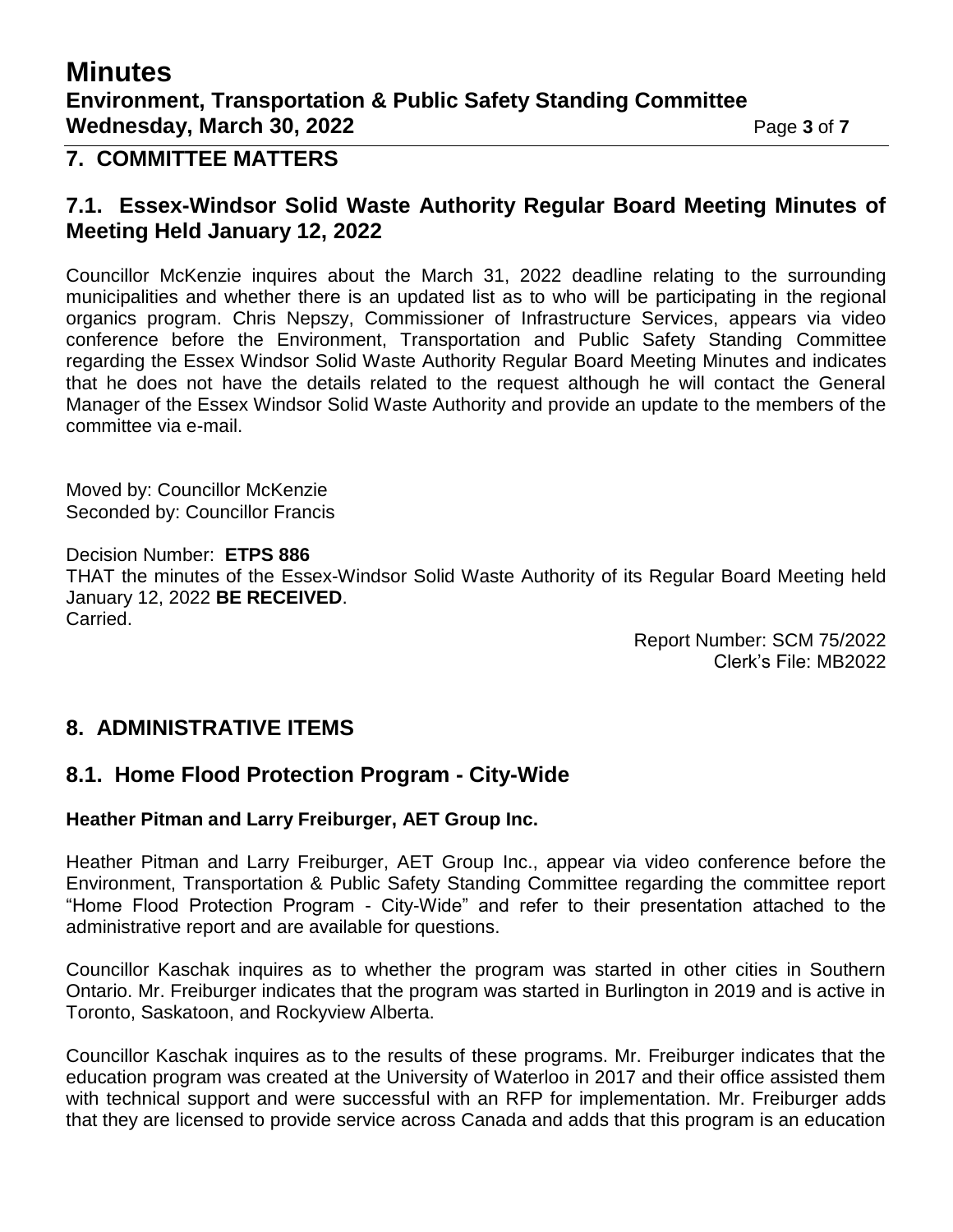## **Minutes Environment, Transportation & Public Safety Standing Committee Wednesday, March 30, 2022** Page 4 of 7

program for homeowners as well as an assessment which assesses the flood probability of the home, educates them on their equipment including dealing with water in the house, their foundation, their windows, eavestroughs, grading, and backwater valves. Some solutions are simple and the homeowner can do it themselves, and some require contractors. Mr. Freiburger indicates that surveys are conducted after the assessment is complete with the homeowners; this determines what they have done related to suggestions that were provided and respond to any questions that they may have.

Councillor Kaschak inquires about the 100 homes that will be targeted and how that is selected. Mr. Freiburger indicates that some communities are specific and target areas depending on the municipalities preferences and provides details related to promoting the program.

Councillor Francis inquires as to added redundancy, as mitigation measures and education is already in place. Andrew Dowie, Engineer III, appears via video conference before the Environment, Transportation & Public Safety Standing Committee regarding the administrative report "Home Flood Protection Program - City-Wide" and explains that this program would be above and beyond what the City is currently offering. Mr. Dowie explains the application process and details the application fee as well as the communication and education information. Chris Nepszy, Commissioner of Infrastructure Services, appears via video conference before the Environment, Transportation & Public Safety Standing Committee regarding the administrative report "Home Flood Protection Program - City-Wide" and indicates that the Service Line Warranty program is undergoing some changes related to delivery.

Councillor Costante inquires about whether administration has an area of the City they will be targeting or will it be first come first served. Mr. Dowie indicates that the program is being set up on a first come first served basis but can be changed if Council prefers a different approach.

Councillor Costante inquires about the results and whether administration has a timeline of when the results of the pilot will be made available. Mr. Dowie indicates that administration anticipates it will be approximately eighteen months, depending on demand and how quickly they can get the 100 homes completed. Mr. Freiburger indicates that the timeline is primarily based on the information received by the public and the uptake of the program. Mr. Freiburger adds that it has taken on average 12-18 months in other municipalities. Mr. Dowie provides details related to marketing and awareness program, including social media, videos, internal resources, and other methods.

Councillor McKenzie inquires about surrounding municipalities and good news stories. Mr. Freiburger indicates that they have testimonials from homeowners with identified successes from dong the assessment program. Mr. Freiburger adds that the educational piece is very helpful to the homeowners, which includes information related to their existing equipment and how it works and provides examples including back up power supplies and alarm systems.

Councillor McKenzie inquires as to the extent to which flooding problems are the same across other municipalities. Mr. Freiburger indicates this program is geared specifically toward Windsor.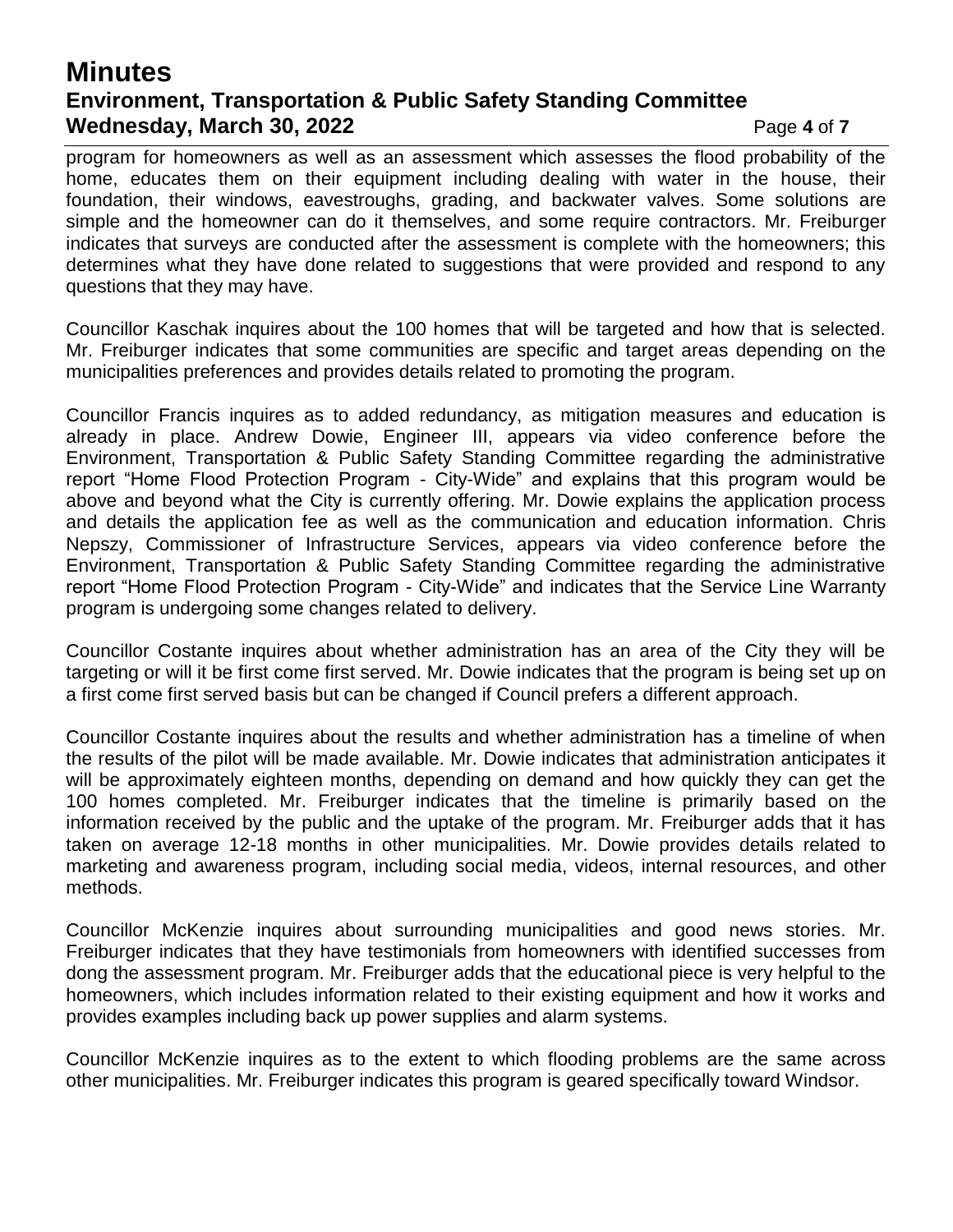### **Minutes Environment, Transportation & Public Safety Standing Committee Wednesday, March 30, 2022** Page 5 of 7

Councillor McKenzie requests a brief summary of the process and whether costing to the residents in terms of the recommendations is provided. Mr. Freiburger indicates that the literature that is provided includes what the costs to the homeowner may be related to what is required, which can be anywhere from \$500-\$1000.00 but may be higher if contractors are required.

Councillor McKenzie inquires about the \$200.00 deposit and how the homeowner would receive the deposit back. France Isabelle Tunks, Senior Manager of Engineering/Deputy City Engineer, appears via video conference before the Environment, Transportation & Public Safety Standing Committee regarding the administrative report "Home Flood Protection Program - City-Wide" and indicates as long as something is being done the application fee is returned. Ms. Tunks provides information related to budgetary impacts and provides details related to the administrative recommendations in the report.

Moved by: Councillor Kaschak Seconded by: Councillor McKenzie

Decision Number: **ETPS 887**

THAT Administration **BE AUTHORIZED** to initiate a Home Flood Protection Program on a pilot basis; and further,

THAT Administration **REPORT BACK** to City Council on completion of the pilot program. Carried.

> Report Number: S 29/2022 Clerk's File: SW/12983

### **8.2. Zero Emission Transit Fund Application for an Electrification Road Map Planning Study - City Wide**

Councillor McKenzie inquires about the implications of electrification and leveraging capital funding and accelerating a timeline. Tyson Cragg, Executive Director of Transit Windsor, appears via video conference before the Environment, Transportation & Public Safety Standing Committee regarding the administrative report "Zero Emission Transit Fund Application for an Electrification Road Map Planning Study-City Wide" and indicates that he cannot provide an exact timeframe. Mr. Cragg indicates that when the process is in place then they will develop a road map, with a planning process which will inform the larger implementation plan.

Moved by: Councillor McKenzie Seconded by: Councillor Francis

Decision Number: **ETPS 888**

THAT City Council **DIRECTS** Administration to submit the Expression of Interest (stage 1) and if invited, subsequent Full Application (stage 2) to the Infrastructure Canada Zero Emission Transit Fund; and,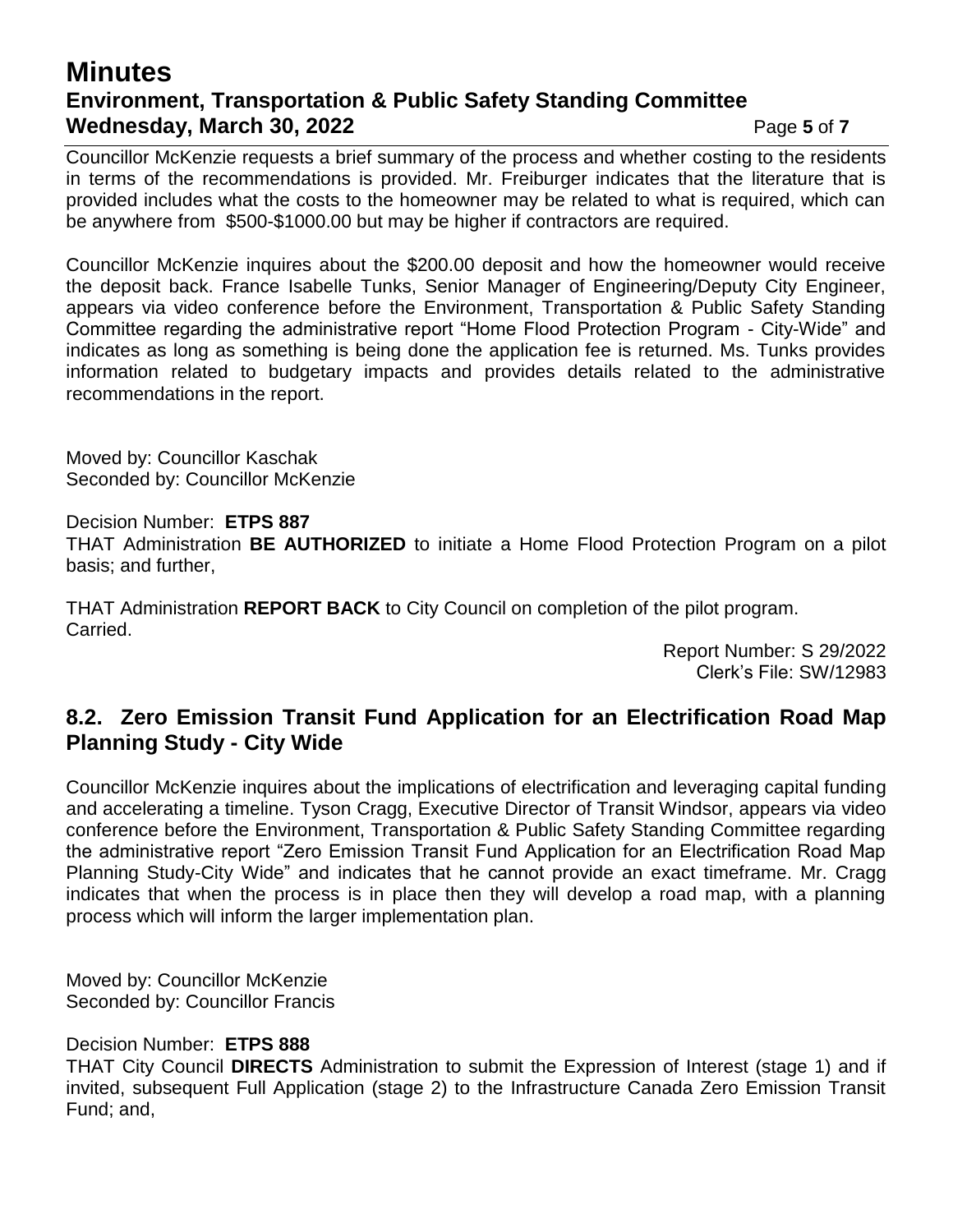## **Minutes Environment, Transportation & Public Safety Standing Committee Wednesday, March 30, 2022 Page 6** of 7

THAT the Chief Administrative Officer and the City Clerk **BE AUTHORIZED** to sign and execute any documents required to submit the applications to the Grant noted above, subject to all documentation being satisfactory in legal form to the Commissioner of Legal & Legislative Services, in financial content to the Commissioner of Corporate Services, Chief Financial Officer/City Treasurer; and in technical content to the Commissioner of Infrastructure Services, or designates; and,

THAT City Council **APPROVE** the following recommendations upon the City receiving written confirmation from the grant provider that the City's grant application is awarded the requested funding:

- a) THAT the Chief Administrative Officer and the City Clerk **BE AUTHORIZED** to take any such action and sign any such documentation as may be required to effect the recommendations and funding for the Grant, subject to all documentation being satisfactory in legal form to the Commissioner of Legal & Legislative Services, in financial content to the Commissioner of Corporate Services, Chief Financial Officer/City Treasurer, and in technical content to the Commissioner of Infrastructure Services, or designates;
- b) THAT the Chief Administrative Officer **DELEGATE** signing of all claims, applicable schedules and other such documents required as part of the request for payment to the Commissioner of Infrastructure Services or designate, subject to financial content approval from the area's Financial Planning Administrator or their manager;
- c) THAT City Council **PRE-APPROVE** and **AWARD** any procurement(s) necessary that are related to the grant awarded projects, provided that the procurement(s) are within approved budget amounts, pursuant to the Purchasing By-Law 93-2012 and amendments thereto; satisfactory in financial content to the Commissioner of Corporate Services, Chief Financial Officer/City Treasurer, and in technical content to the Commissioner of Infrastructure Services, or designates;
- d) THAT the Chief Administrative Officer and the City Clerk **BE AUTHORIZED** to take any such action required to effect the recommendation noted above and sign any required documentation/agreement(s) for the grant awarded projects, satisfactory in legal form to the Commissioner of Legal & Legislative Services, in technical content to the Commissioner of Infrastructure Services and financial content to the Commissioner of Corporate Services, Chief Financial Officer/City Treasurer, or designates;
- e) THAT the Purchasing Manager **BE AUTHORIZED** to issue Purchase Orders as may be required to effect the recommendation noted above, subject to all specification being satisfactory in technical content to the Commissioner of Infrastructure Services and financial content to the Commissioner of Corporate Services, Chief Financial Officer/City Treasurer, or designates;
- f) THAT City Council **APPROVE** City funding in the amount of up to \$40,000 for the City's grant matching and ineligible costs from the 2020 Transit Windsor Master Plan Project, 7201016. Carried.